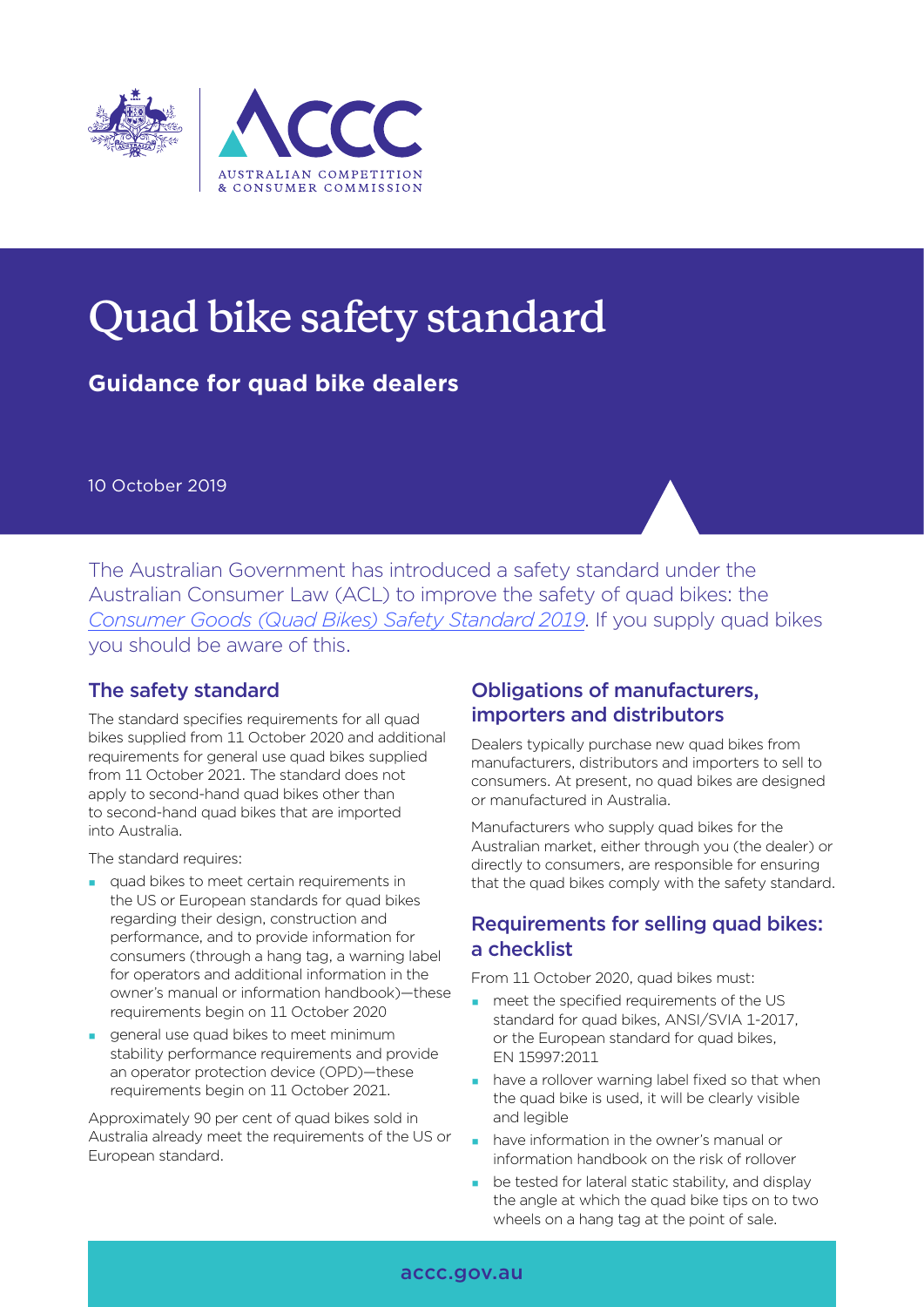From 11 October 2021, general use quad bikes must:

- **n** meet minimum stability requirements of:
	- lateral roll stability—a minimum Tilt Table Ratio (TTR) of 0.55 (must not tip on to two wheels on a slope less than 28.81 degrees)
	- front and rear longitudinal pitch stability—a minimum TTR of 0.8 (must not tip on to two wheels on a slope less than 38.65 degrees)
- have an OPD fitted or integrated into their design.

## Key requirements

#### Within 12 months



specified requirements of the US quad bike Standard, ANSI/SVIA 1-2017 or the European quad bike Standard, EN 15997:2011 Standard.



All quad bikes must be tested for lateral static stability using a tilt table test and display the angle at which they tip onto two wheels on a hang tag at the point of sale.



All quad bikes must have a durable label affixed, visible and legible when the quad bike is in use, alerting the operator to the risk of rollover and must include rollover safety information in the owner's manual.

#### Within 24 months



All general-use model quad bikes must be fitted with, or have integrated into the design, an operator protection device.



All general-use model quad bikes must meet the minimum stability requirements of:

- 1. lateral stability a minimum TTR of 0.55
- 2. front and rear longitudinal pitch stability a minimum TTR of 0.8.

Exemption: the standard provides an exemption for second-hand quad bikes, except for those that are imported.

# What do I have to do as a dealer or distributor?

Dealers will be prohibited from supplying quad bikes that do not comply with the standard.

You should ask your manufacturer, importer or distributor when they will begin supplying quad bikes that meet the requirements of the standard so that you are not left with non-compliant stock when the requirements begin.

To make remaining stock compliant you should discuss with your manufacturer, importer or distributor:

- if the stock meets the requirements of the US or European Standard and, in relation to general use quad bikes, the minimum stability requirements
- the provision of: a hang tag (recording the results of the stability roll testing) which you can attach to the quad bikes; a warning label that you can fix on the quad bikes; and an update that you can insert into the owner's manual or information handbook
- the requirement to have an OPD on general use quad bikes.